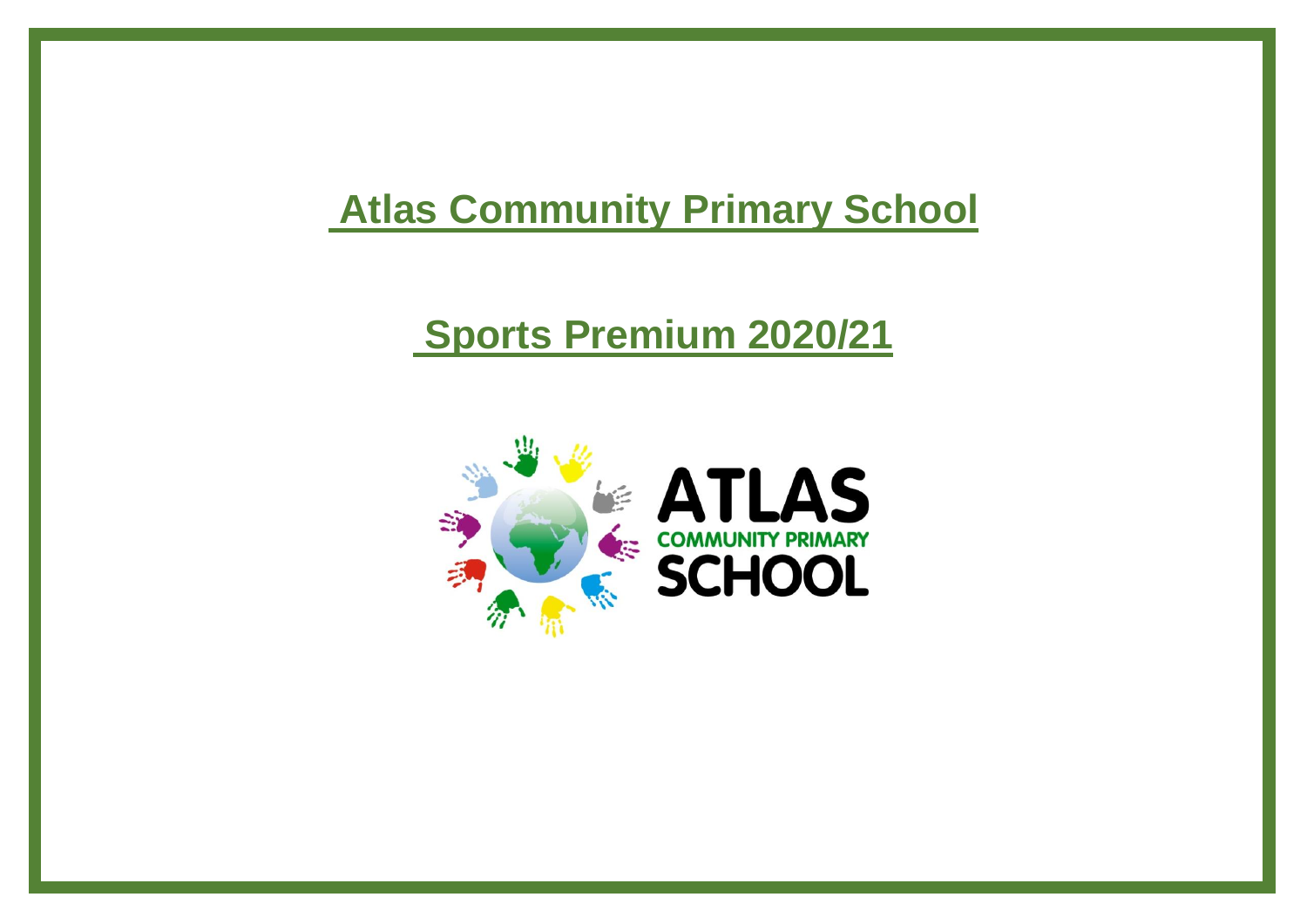Our sports premium allowance for 2020-2021 is £17,790. We aim to use this funding to have a lasting impact on the health and fitness of our children, by promoting healthy lifestyles, improving the teaching of PE, providing opportunities to participate in a range of competitions, to offer a range of out of school clubs and create links with local sporting clubs.

The PE and Sports Grant is to be spent to make an impact on the following five identified areas;

- 1. the engagement of all pupils in regular physical activity the Chief Medical Officer guidelines recommend that all children and young people aged 5 to 18 engage in at least 60 minutes of physical activity a day, of which 30 minutes should be in school
- 2. the profile of PE and sport is raised across the school as a tool for whole-school improvement
- 3. increased confidence, knowledge and skills of all staff in teaching PE and sport
- 4. broader experience of a range of sports and activities offered to all pupils
- 5. increased participation in competitive sport

Our spending plan incorporates these national objectives however some initiatives do cross boundaries between a number of areas but they have broadly been placed in the most applicable. All actions have been identified as having an anticipated impact across the full range of criteria.

| Key Achievements to date                                                                            | Areas for further improvement                                                                                         |
|-----------------------------------------------------------------------------------------------------|-----------------------------------------------------------------------------------------------------------------------|
| Children taken part in outdoor learning activities to promote good physical<br>health and wellbeing | Engage more pupils in leading sports E.g. sports leaders                                                              |
| Pupils in all year groups have accessed cycling programmes wither using<br>balance or pedal bikes   | Develop competitive teams who will participate in cross-Trust matches and<br>tournaments                              |
|                                                                                                     | Continue to increase the proportion of children who can swim by the end of<br>Y <sub>6</sub>                          |
| Increased numbers of Year 6 children can swim confidently as a result of<br>swimming lessons        |                                                                                                                       |
| Greater numbers of children are accessing out of school sports clubs                                | Increase proportion of pupils who can ride a bike                                                                     |
|                                                                                                     | Develop playground activities.                                                                                        |
|                                                                                                     | Develop core balance and gross motor movement in order to develop the<br>specific physical skills required for sports |
|                                                                                                     | Implement the Daily Mile for all children                                                                             |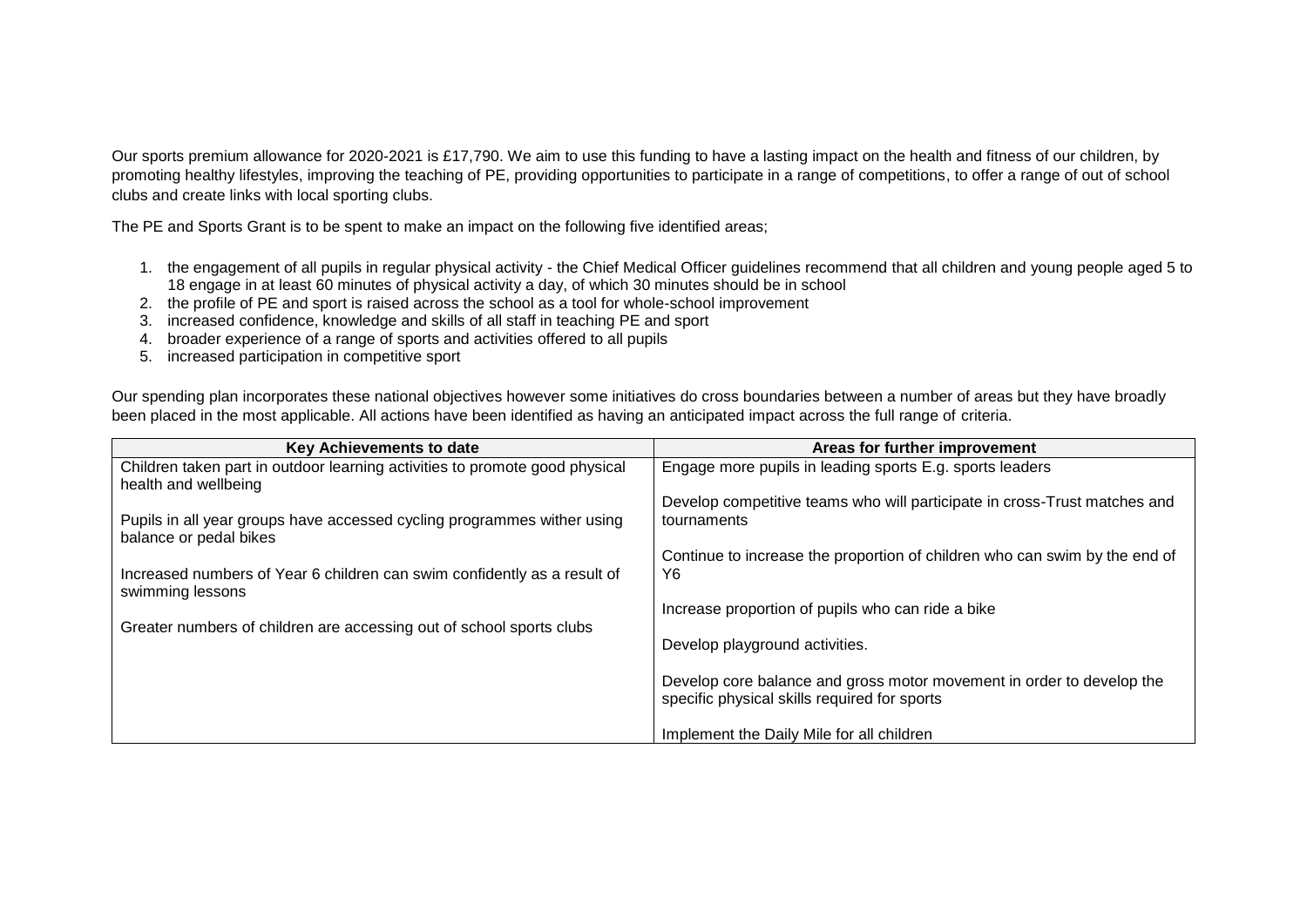| Meeting national curriculum requirements for swimming and<br>water safety                                                                                                                                                      | Please complete all of the below*:     |
|--------------------------------------------------------------------------------------------------------------------------------------------------------------------------------------------------------------------------------|----------------------------------------|
| What percentage of your current Year 6 cohort swim competently, confidently and proficiently over a distance of at<br>least 25 metres?                                                                                         | 43% (2017)<br>75% (2018)<br>86% (2019) |
| What percentage of your current Year 6 cohort use a range of strokes effectively [for example, front crawl,<br>backstroke and breaststroke]?                                                                                   | 58% (2018)<br>80% (2019)               |
| What percentage of pupils can perform safe self-rescue in different water-based situations?                                                                                                                                    | 58% (2018)<br>80% (2019)               |
| Schools can choose to use the Primary PE and Sport Premium to provide additional provision for swimming<br>but this must be for activity over and above the national curriculum requirements. Have you used it in this<br>way? | No.                                    |

| <b>National Objective</b>                                                                                                                                                                                                                                                                               | <b>Programme/Initiative</b>                                                                                                                                                                                                                                                                                                                                                                                                                                 | Cost                                                                | <b>Outcomes</b>                                                                                                                                                                                                                                                                                                                                                                                                             | <b>Impact and Sustainability</b>                                                                                                                                                                                                                                                                                                                                                                                                                                                                                                         |
|---------------------------------------------------------------------------------------------------------------------------------------------------------------------------------------------------------------------------------------------------------------------------------------------------------|-------------------------------------------------------------------------------------------------------------------------------------------------------------------------------------------------------------------------------------------------------------------------------------------------------------------------------------------------------------------------------------------------------------------------------------------------------------|---------------------------------------------------------------------|-----------------------------------------------------------------------------------------------------------------------------------------------------------------------------------------------------------------------------------------------------------------------------------------------------------------------------------------------------------------------------------------------------------------------------|------------------------------------------------------------------------------------------------------------------------------------------------------------------------------------------------------------------------------------------------------------------------------------------------------------------------------------------------------------------------------------------------------------------------------------------------------------------------------------------------------------------------------------------|
| The engagement of<br>all pupils in regular<br>physical activity - the<br><b>Chief Medical Officer</b><br>guidelines<br>recommend that all<br>children and young<br>people aged 5 to 18<br>engage in at least 60<br>minutes of physical<br>activity a day, of<br>which 30 minutes<br>should be in school | Yoga sessions in addition to PE sessions<br>for all children – to focus on balance and<br>core strength as well as mental wellbeing<br>To provide a 'daily mile' walk for every class<br>in school, with passports for children at<br>each significant mileage point. Parents<br>invited to join walks to promote healthy<br>families (post-covid restrictions)<br>Develop pupil play leaders and sports<br>council to encourage children to lead<br>games. | £5070 (Tatty<br>Bumpkin)<br>£600 HV<br>jackets<br>£200<br>resources | To increase the number of pupils who<br>are conscious about keeping active<br>and who show an interest in fitness.<br>To encourage families to engage in<br>walking as a no-cost family activity to<br>promote good physical and mental<br>health<br>To encourage pupils to take on<br>leadership roles within the school<br>connected to fitness e.g. organising<br>sports activities for younger pupils at<br>lunch time. | Children will develop physical exercise skills that<br>can be used at home - virtual sessions were<br>available throughout lockdown so that the whole<br>family could participate. Children will also<br>develop self-regulation techniques and build<br>core muscle strength which will impact on their<br>other physical skills.<br>Pupils will build on their physical health and<br>resilience by completing this daily.<br>Developing play leaders makes the quality of<br>play sustainable by developing leaders of the<br>future. |
| The profile of PE and<br>sport is raised across<br>the school as a tool                                                                                                                                                                                                                                 | Range of external professionals to come<br>into school to widen children's experiences<br>of a range of sports.                                                                                                                                                                                                                                                                                                                                             | £2500<br>cost                                                       | Children access a greater range of<br>sporting activities e.g. dance, rugby                                                                                                                                                                                                                                                                                                                                                 | Pupils have a broader range of experiences to<br>draw upon in their everyday life to become fully<br>rounded citizens.                                                                                                                                                                                                                                                                                                                                                                                                                   |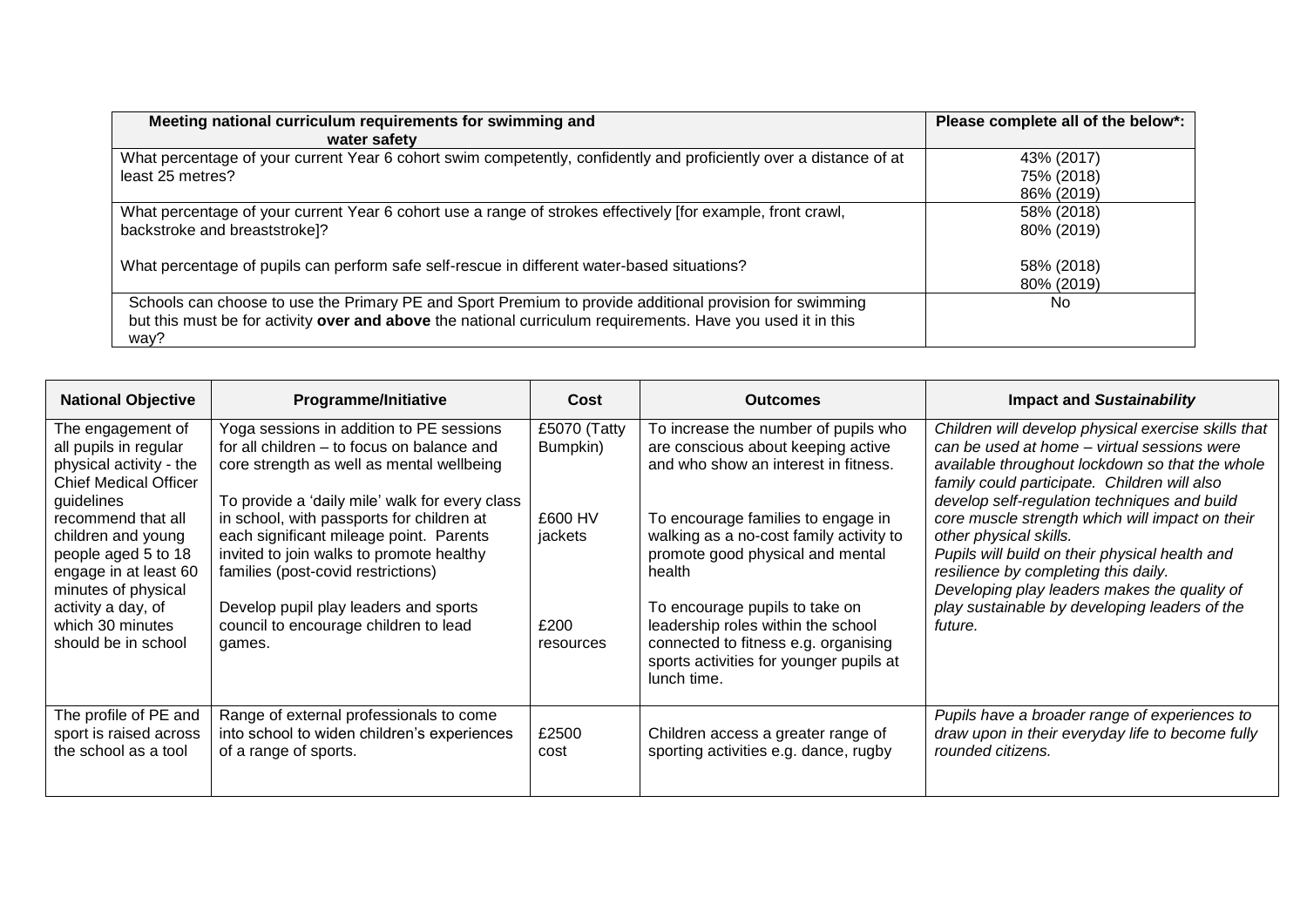| for whole-school<br>improvement                                                              | Develop PE display in school to celebrate<br>pupils' achievements, and to display our<br>inspirational people (curriculum) to<br>celebrate their achievements                                                                                                                                                                                                                      | Nil                                          |                                                                                                                                                                                                                                   | Pupils can see a wider range of opportunities<br>beyond school, e.g sports clubs and teams,<br>careers in sport.<br>Pupils develop a love for a range of sports and<br>experiences beyond the curriculum offer making<br>them more 'switched on' to sport.                                                                                                           |
|----------------------------------------------------------------------------------------------|------------------------------------------------------------------------------------------------------------------------------------------------------------------------------------------------------------------------------------------------------------------------------------------------------------------------------------------------------------------------------------|----------------------------------------------|-----------------------------------------------------------------------------------------------------------------------------------------------------------------------------------------------------------------------------------|----------------------------------------------------------------------------------------------------------------------------------------------------------------------------------------------------------------------------------------------------------------------------------------------------------------------------------------------------------------------|
| Increased<br>confidence,<br>knowledge and skills<br>of all staff in teaching<br>PE and sport | To support the PE lead with curriculum<br>progression through working with other PE<br>leads across the trust<br>External experts to lead staff training<br>sessions                                                                                                                                                                                                               | Nil<br>£1200                                 | To improve progress and achievement<br>of all pupils with a focus on upskilling<br>the staff. Staff to have increased<br>confidence when assessing the<br>progress of children in P.E. lessons<br>and build on skills.            | Improvements to staffs teaching and confidence<br>in teaching PE over time increases so that they<br>can teach specific skills with confidence.                                                                                                                                                                                                                      |
| Broader experience<br>of a range of sports<br>and activities offered<br>to all pupils        | To provide good quality outdoor learning for<br>all pupils through the Forest School<br>programme and to build capacity in school<br>staff for outdoor learning through the DT<br>lead shadowing and continuing this work<br>To contribute to the cost of outdoor<br>adventurous activities for all Year Groups<br>(e.g. Nell Bank, orienteering at Lister Park,<br>rock climbing) | £7200 (Bee<br>Outdoors)<br>£1000<br>cost     | Introduce pupils to a range of new<br>sports, dance and other activities to<br>encourage more pupils to participate in<br>sport.<br>All classes have the opportunity to<br>encounter a range of outdoor<br>adventurous activities | Pupils value the experience of being outdoors in<br>nature, and develop an understanding of the<br>benefits to both their physical and mental health.<br>They build resilience and know that things can<br>take time to master, but that the achievement<br>gained in the end is worthwhile.                                                                         |
| Increased<br>participation in<br>competitive sport                                           | To pay for pupils to access a range of<br>tournaments with local schools in a range of<br>sporting areas.<br>Swimming resources purchased for our<br>vulnerable families who would otherwise<br>disengage with swimming activities.                                                                                                                                                | £2000 for<br>travel and<br>resources<br>£150 | Opportunities increased for pupils to<br>participate in a wider range of<br>competitive sports within Bradford.<br>All pupils participate in swimming<br>activities and all children by the end of<br>Y6 meet expectations.       | Pupils have broader ambitions when it comes to<br>sport.<br>Pupils are proud to represent their school and<br>may aspire to join teams outside of school.<br>No child faces a barrier when learning to swim.<br>All pupils develop a life-saving skill<br>Some pupils may build on these skills out of<br>school time through a love and development of<br>swimming. |
|                                                                                              |                                                                                                                                                                                                                                                                                                                                                                                    | <b>Total Spend-</b><br>£19,920*              |                                                                                                                                                                                                                                   |                                                                                                                                                                                                                                                                                                                                                                      |

\*additional spend funded through budget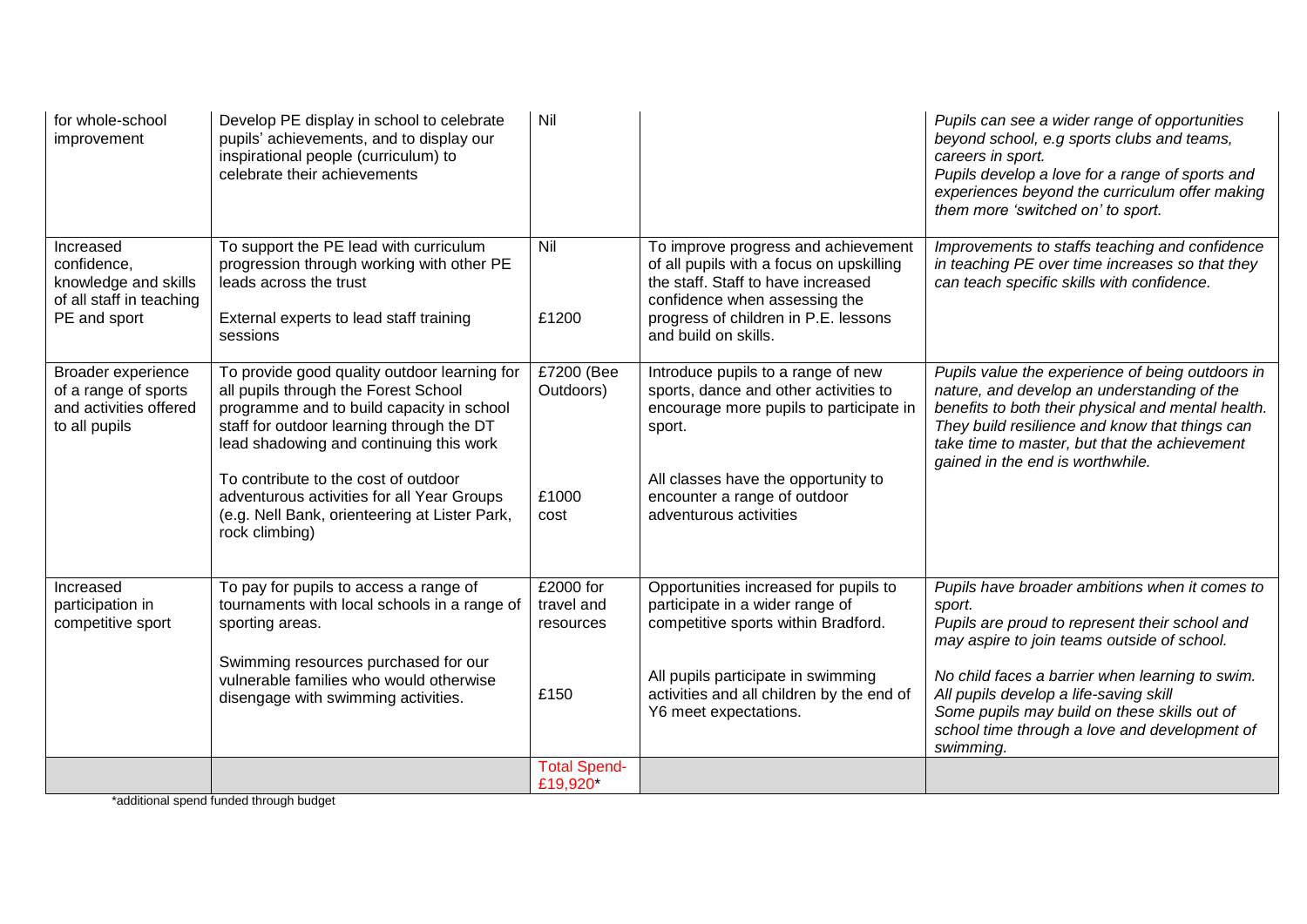## **Evaluation of 2020/21 Expenditure- July 2021**

| <b>National Objective</b>                                                                                                                                                                                                                                                            | Progress                                                                                                                                                                                                                                                                                                                                                                                                                                                                                                                                          | <b>Next Steps</b>                                                                                                                                                                                                                                                                                                                                                                                                                                                              |
|--------------------------------------------------------------------------------------------------------------------------------------------------------------------------------------------------------------------------------------------------------------------------------------|---------------------------------------------------------------------------------------------------------------------------------------------------------------------------------------------------------------------------------------------------------------------------------------------------------------------------------------------------------------------------------------------------------------------------------------------------------------------------------------------------------------------------------------------------|--------------------------------------------------------------------------------------------------------------------------------------------------------------------------------------------------------------------------------------------------------------------------------------------------------------------------------------------------------------------------------------------------------------------------------------------------------------------------------|
| The engagement of all pupils<br>in regular physical activity -<br>the Chief Medical Officer<br>guidelines recommend that<br>all children and young people<br>aged 5 to 18 engage in at<br>least 60 minutes of physical<br>activity a day, of which 30<br>minutes should be in school | When in school, all pupils received x2 weekly PE sessions, with sessions<br>$\bullet$<br>also provided remotely during periods of lockdown or bubble isolations.<br>Yoga sessions continued throughout the year wherever possible, adhering<br>$\bullet$<br>to social distancing protocols. This was vital in providing a link between<br>physical and mental wellbeing and self-regulation.<br>The Daily Mile was implemented both in school and virtually, with pupils<br>$\bullet$<br>and families reporting where and how far they had walked | Continue to provide Yoga as<br>$\bullet$<br>an accessible physical<br>activity for all pupils whilst<br>learning about emotional<br>regulation and mindfulness<br>Develop the Daily Mile into a<br>$\bullet$<br>wider challenge linked to<br>countries across the world -<br>further promote the<br>challenge and competition<br>element to encourage family<br>involvement<br>School is participating in the<br>JU:MP and the schools'<br>Living Well projects in 2021-<br>22 |
| The profile of PE and sport is<br>raised across the school as a<br>tool for whole-school<br>improvement                                                                                                                                                                              | This was limited due the classes not being able to mix and a lack of cross-<br>$\bullet$<br>school activity.<br>External sports providers worked with some year groups to raise the<br>profile of less popular sports within our pupils, e.g Bradford Bulls rugby<br>sessions                                                                                                                                                                                                                                                                     | Continue to expose children<br>$\bullet$<br>to different types of sports<br>through a range of providers<br>Develop inter-class team<br>$\bullet$<br>games and inter-school<br>tournaments without the<br>restraints of the pandemic                                                                                                                                                                                                                                           |
| Increased confidence,<br>knowledge and skills of all<br>staff in teaching PE and sport                                                                                                                                                                                               | The PE curriculum shows progression across the year groups with a clear<br>$\bullet$<br>breakdown. A lack of peer: peer teaching due to the pandemic meant that<br>less confident teachers will still need support in the coming year.<br>The redundancy of the sports coach at the end of 2020-21 means that<br>targeted PE support will be a focus in 2020-21                                                                                                                                                                                   | Work alongside other<br>$\bullet$<br>teachers in the Trust<br>PE lead to link with other PE<br>$\bullet$<br>leads in order to access the<br>right provision for our team                                                                                                                                                                                                                                                                                                       |
| Broader experience of a<br>range of sports and activities<br>offered to all pupils                                                                                                                                                                                                   | Forest schools sessions continued throughout and parents were<br>encouraged to participate in family sessions in periods of lockdown or<br>isolation.                                                                                                                                                                                                                                                                                                                                                                                             | Ensure that forest schools<br>$\bullet$<br>and additional sports<br>activities are planned in for<br>all pupils                                                                                                                                                                                                                                                                                                                                                                |